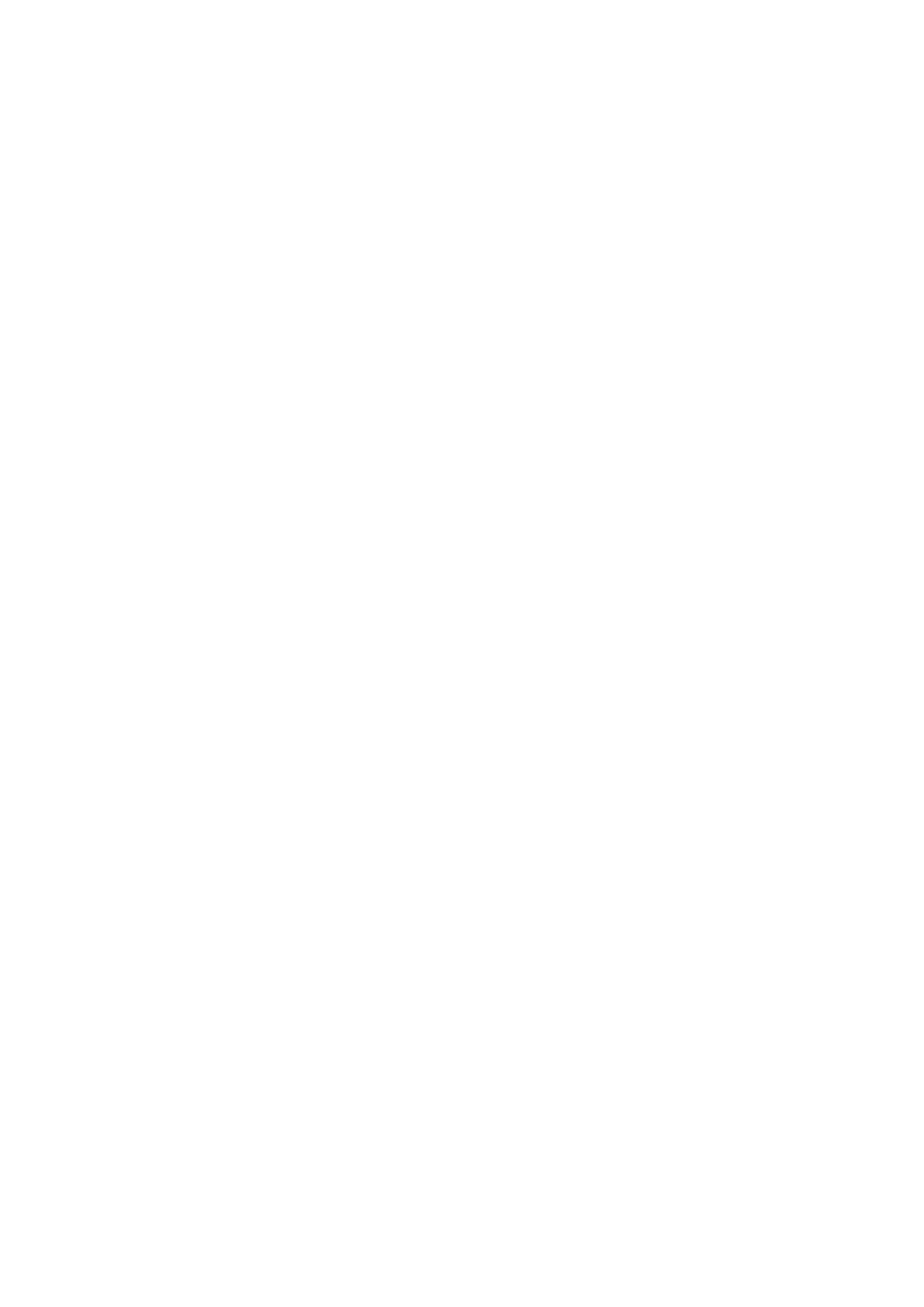## **4.2** 结果分析

在没有使用模型迁移训练模型情况下. 具有最多 数据的 FA 数据集在两种模型下都获得了最高的模型 准确率, 但是 VGG-11 的效果优于 ResNet-18. 在使用 模型迁移训练时, 迁移训练对 ResNet-18 结果的影响不 稳定. 在 FA 数据集上, 迁移训练的模型结果都不及未 使用迁移的模型结果, 在 T2 和 HS 模型下有模型的准 确率提升. 特别在使用 Res-lock4 时, 模型的训练速度 和模型的准确率在 T1,T2 和 HS 数据集下都优于其他 配置. 对于 VGG-11, 在 4 种数据集上使用迁移训练都 能稳定地为模型带来准确率和训练速度的提升并且训 练结果都优于 ResNet-18. 在 ResNet-18 和 VGG-11 使 用 Res-lock5 和 VGG-lock5 配置时, 模型的准确率和训 练速度都远不及其他配置. 因为过度的迁移, 使模型剩 下的可变参数大量减少, 大大消减了模型的表达能力 不能学到良好的模型. 比较分析实验结果我们, 可以得 出结论使用 T1RHO-FA 核磁共振影像具有较其他 3 种影像就肝纤维化期数诊断具有更优的区分特征. 同 时在训练核磁共振影像时, VGG-11 网络结构比 ResNet-1 8 具有高的模型准确率, 并且在使用在 ImageNet 数据上训练的模型进行迁移时, 能对结果有 稳定的准确率和训练速度的提升.

## 5 结论

本实验优化了 ResNet-18 和 VGG-11 网络结构, 使 用了迁移和未迁移的训练方法对模型进行分组对比实 验. 对实验结果分析得出, T1RHO-FA 参数的核磁共振 影像相对于 T1-weighted、T2-weighted TSE、和 T1RHO-HS 更适合用于深度模型的训练. 同时相对于 ResNet-18 网络结构, VGG-11 更适用于核磁共振成像 数据集的训练, 并且可以实用深度模型迁移提升模型 的准确率和训练速度. 对于今后医学图像分类模型的 训练的网络结构设计和影像数据的选择提供了参考因 素. 对肝纤维化分期的诊断提供了无创和全自动的参 考方案也为肝纤维化分期的诊断提供了研究意义.

## 参考文献

- 1 陆伦根, 曾民德. 肝纤维化的诊断和评估. [中华肝脏病杂](http://dx.doi.org/10.3760/j.issn:1007-3418.2005.08.013) 志 ,  $2005$ ,  $13(8)$ :  $603-604$ . [doi:  $10.3760/i$ .issn:1007-3418. [2005.08.013](http://dx.doi.org/10.3760/j.issn:1007-3418.2005.08.013)]
- 2 Brenner DA. Reversibility of Liver Fibrosis. Gastroenterology

26 专论•综述 Special Issue

& Hepatology, 2013, 9(11): 737–739.

- 3 Lee YA, Wallace MC, Friedman SL. Pathobiology of liver fibrosis: A translational success story. Gut, 2015, 64(5): 830–841. [doi: [10.1136/gutjnl-2014-306842\]](http://dx.doi.org/10.1136/gutjnl-2014-306842)
- 夏璐, 杨长青. 肝纤维化治疗的研究进展. 中华肝脏病杂 4 志, 2017, 25(8): 566–570. [doi: [10.3760/cma.j.issn.1007-](http://dx.doi.org/10.3760/cma.j.issn.1007-3418.2017.08.003) [3418.2017.08.003\]](http://dx.doi.org/10.3760/cma.j.issn.1007-3418.2017.08.003)
- 5 Sattar A, Khan AM, Anjum S, et al. Role of ultrasound guided fine needle aspiration cytology in diagnosis of space occupying lesions of liver. Journal of Ayub Medical College, Abbottabad: JAMC, 2014, 26(3): 334–336.
- 曾民德, 王泰龄, 王宝恩. 肝纤维化诊断及疗效评估共识. 6 肝 脏 , 2002, 7(2): 147–148. [doi: [10.3760/j.issn:1007-](http://dx.doi.org/10.3760/j.issn:1007-3418.2002.02.032) [3418.2002.02.032\]](http://dx.doi.org/10.3760/j.issn:1007-3418.2002.02.032)
- 刘平, 高云华, 谭开彬, 等. 声学造影对早期肝纤维化诊断 7 的实验研究. 中国超声医学杂志, 2002, 18(12): 897–899. [doi: [10.3969/j.issn.1002-0101.2002.12.005\]](http://dx.doi.org/10.3969/j.issn.1002-0101.2002.12.005)
- 葛永祥, 王丽辉. 肝纤维化诊断新进展. 医学综述, 2011, 8 17(19): 2952–2955. [doi: [10.3969/j.issn.1006-2084.2011.19.](http://dx.doi.org/10.3969/j.issn.1006-2084.2011.19.025) [025](http://dx.doi.org/10.3969/j.issn.1006-2084.2011.19.025)]
- 9 张弘, 陶森, 郝彧, 等. 国外肝纤维化诊断的研究热点分析. 首都医科大学学报, 2016, 37(1): 83–88. [doi: [10.3969/j.issn.](http://dx.doi.org/10.3969/j.issn.1006-7795.2016.01.016) [1006-7795.2016.01.016\]](http://dx.doi.org/10.3969/j.issn.1006-7795.2016.01.016)
- 10 Sarraf S, Tofighi G. Classification of alzheimer's disease using fMRI data and deep learning convolutional neural networks. arXiv preprint arXiv:1603.08631, 2016.
- 11 Anthimopoulos M, Christodoulidis S, Ebner L, et al. Lung pattern classification for interstitial lung diseases using a deep convolutional neural network. IEEE Transactions on Medical Imaging, 2016, 35(5): 1207–1216. [doi: [10.1109/](http://dx.doi.org/10.1109/TMI.2016.2535865) [TMI.2016.2535865](http://dx.doi.org/10.1109/TMI.2016.2535865)]
- 孟丹. 基于深度学习的图像分类方法研究[博士学位论文]. 12 上海: 华东师范大学, 2017.
- Wang K, Lu X, Zhou H, *et al*. Deep learning Radiomics of 13 shear wave elastography significantly improved diagnostic performance for assessing liver fibrosis in chronic hepatitis B: A prospec[tive multicentre study. Gut, 2](http://dx.doi.org/10.1136/gutjnl-2018-316204)018: gutjnl-2018- 316204. [doi: [10.1136/gutjnl-2018-316204](http://dx.doi.org/10.1136/gutjnl-2018-316204)]
- 14 Hinton GE, Osindero S, Teh Y. A fast learning algorithm for deep belief ne[ts. Neural Computation,](http://dx.doi.org/10.1162/neco.2006.18.7.1527) 2006, 18(7): 1527–1554. [doi: [10.1162/neco.2006.18.7.1527](http://dx.doi.org/10.1162/neco.2006.18.7.1527)]
- 15 Hubel DH, Wiesel TN. Receptive fields, binocular interaction and functional architecture in the cat's visual cortex. The Journal of Physiology,  $1962$ ,  $160(1)$ :  $106-154$ . [doi: [10.1113/jphysiol.1962.sp006837](http://dx.doi.org/10.1113/jphysiol.1962.sp006837)]
- 16 Sermanet P, Eigen D, Zhang X, *et al*. OverFeat: Integrated